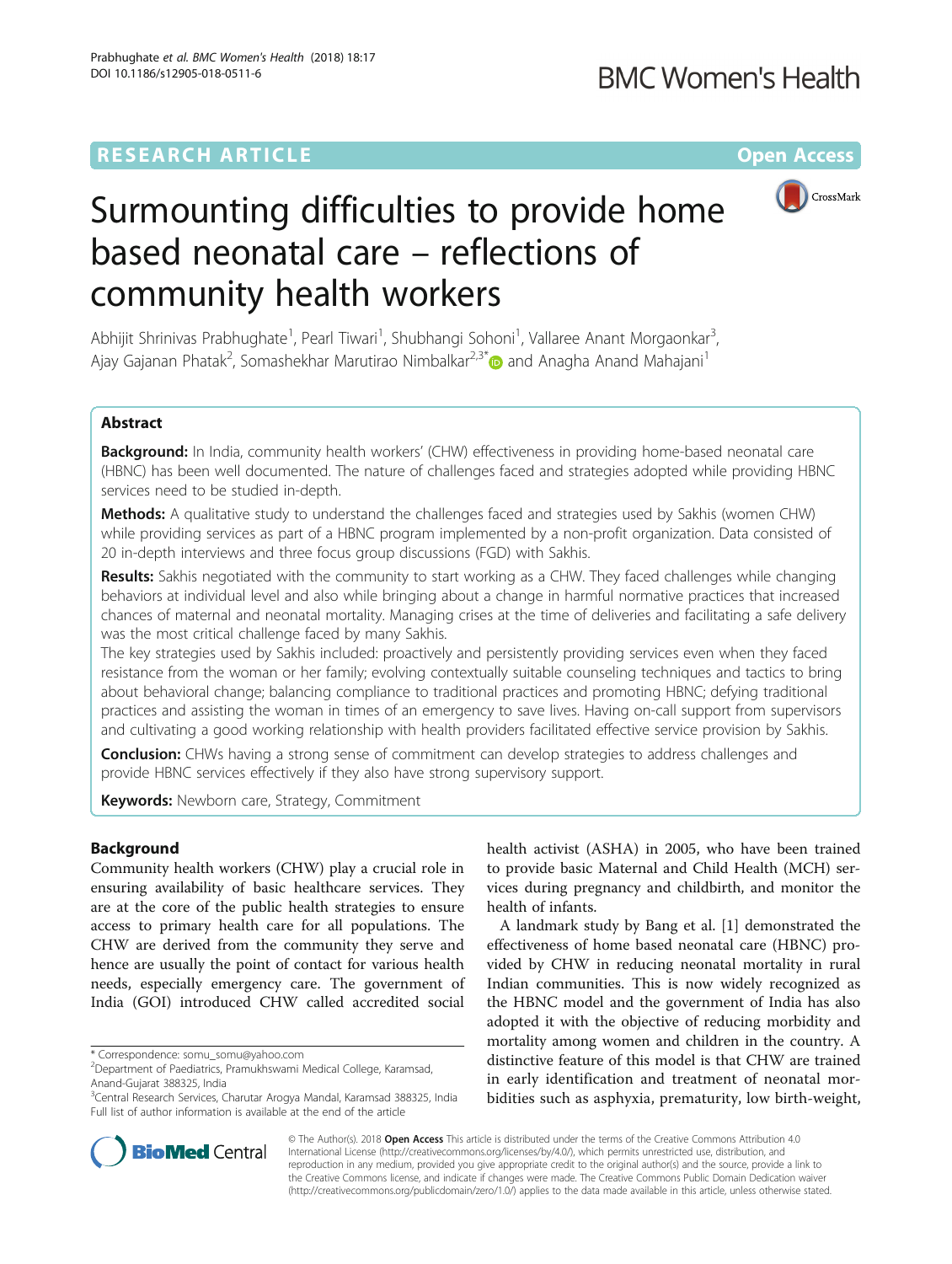umbilical sepsis, fever and other illnesses [[2\]](#page-7-0). More than 550,000 CHW have been trained in these skills and it is expected that in the due course HBNC will be provided by all ASHA after completing their training [[3\]](#page-7-0). In this context of scaling-up of HBNC in the country, we present insights from a study with CHWs who have provided HBNC as part of a decade old program implemented in rural Maharashtra. The lessons from this study will be valuable to planners and implementers involved in the scale-up.

# Literature review

Studies have examined various aspects of ASHAs' work since their introduction in the public health system in 2005. These suggest that ASHA are primarily functioning as link workers and are accepted as service providers by the community [[4](#page-7-0)]. An evaluation conducted by National Rural Health Mission (NRHM) in 16 districts of 8 states showed that ASHA have become functional in key roles related to MCH promotion – 85% of the ASHA were accompanying women for deliveries in six states; more than 70% were counseling women on all aspects of pregnancy and promotion and visiting the newborn; over 90% were also involved in promotion of institutional delivery [[5\]](#page-7-0).

The performance of these roles is affected by contextual factors such as existing power structure within a community, proscriptive gender norms around women's roles, difficult geographic terrain that limits ability of the CHW to link community to healthcare services, and programmatic factors such as incentives received under different schemes [[6\]](#page-7-0). Personal factors such as aptitude, communication skills, leadership and ability to reach out to the community also affect performance [\[7](#page-7-0)].

The processes involved in a CHW's work in the community have received lesser attention in comparison to the focus on her performance. A qualitative study showed that outreach and health services provided by CHW are embedded in the process of developing a relationship of trust with the community [[8](#page-7-0)]. It has also been observed that CHW can be effective in addressing broader social, economic and political factors influencing the health of people when they have involved in social interventions such as mobilizing women's collectives, raising awareness on rights and engaging in social action that targeted both community and government agencies [\[9](#page-7-0)]. There is a lack of sufficient literature from India which details the challenges faced by CHW and the strategies adopted by CHW to overcome or mitigate these difficulties.

# Methods

# The setting

The study was conducted with CHWs called Sakhis who have worked in a MCH program initiated by

Ambuja Cement Foundation (ACF) in 2005. The Sakhi program was initiated in response to the felt need of the community following participatory process involving key opinion leaders in the community. The program's objective was to mitigate the challenge of high infant and maternal mortality in the three blocks, namely, Jiwati, Korpana and Rajura, of Chandrapur district in the state of Maharashtra, India. The structure and conduct of the program was largely based on the home based neonatal care model adopted by Bang et, al. The Sakhis were recruited from the community and underwent a series of training sessions interspersed with field practice and continuous supportive supervision provided on an as needed basis and through bi-monthly group meetings.

## Study design

A qualitative exploratory study that was guided by the grounded theory approach was conducted. The reiterative process of conceptualization comprised of several rounds of observations and interactions with stakeholders including program staff and some Sakhis to understand the evolution of the program and the nature of their work in the community. A conceptual framework was evolved on the basis of this information, which guided further exploration in the study (Fig. [1](#page-2-0)). Key concepts in the framework included the levels of functioning of the Sakhi, challenges faced at each level, and the results achieved upon successful mitigation of those challenges. Knowledge gaps existed in regard to the Sakhi's experience of challenges, strategies utilized by Sakhis and the facilitators of successful mitigation. These gaps were explored in data acquired from Sakhis.

# Sampling

Adopting a purposive selection strategy Sakhis with at least 2 years of experience were recruited from each of the three blocks in which the program was implemented. Overall, 35 Sakhis participated in the study [Table [1\]](#page-2-0). Indepth interviews (IDI) were conducted with 20 Sakhis and three focus group discussions (FGD) with 6–7 Sakhis in each group were conducted with 21 Sakhis. While both IDI and FGD acquired information about experience of challenges and strategies adopted by Sakhis, the FGD also focused on the Sakhis' perception of what facilitated their effective functioning and their experience of being associated with ACF. Hence, six Sakhis who expressed interest in participating in the FGD even after completing their IDI were included in the FGD. Details of guide used for interview and discussion are available as Additional file [1](#page-6-0).

## Data analysis

The interviews and FGD were conducted by three of the authors who are proficient in Marathi, the local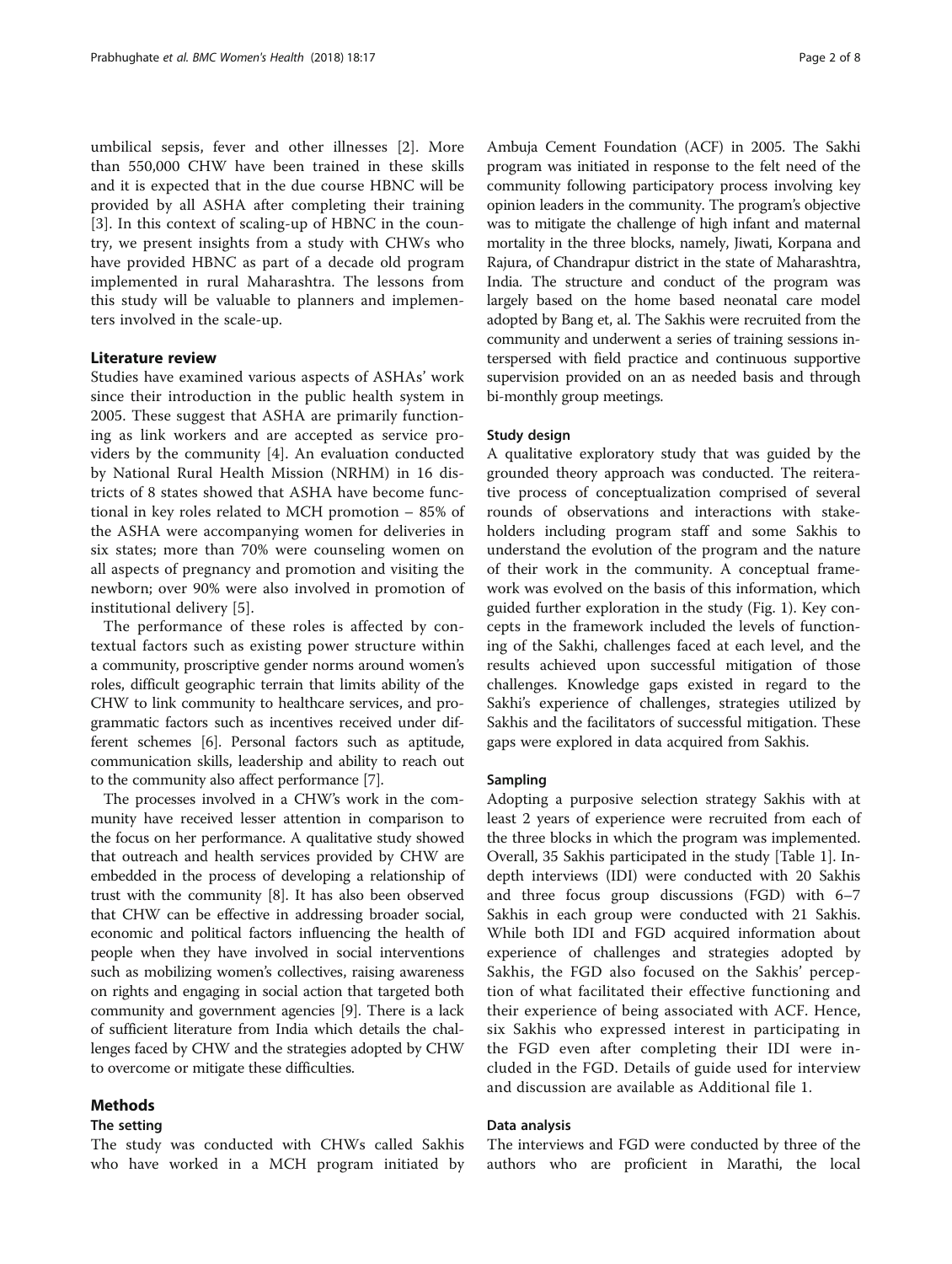<span id="page-2-0"></span>

language, and the transcripts were prepared from audiorecords by a translator proficient in both languages. Data analysis was initiated after the authors had conjointly read few interviews and all FGDs and developed mutually agreed upon code definitions. Subsequently, at least two authors coded each interview and FGD using NVivo and then again conjointly identified emerging themes.

The ethics committee of the Narotam Sekhsaria Foundation approved the study.

# Results

# Creating an identity and gaining acceptance as a service provider

Many Sakhis shared that in the initial days of their work they had to be patient and work consistently for people to accept them as service providers. Some faced challenges from their own family members who perceived that a lay woman taking up the role of a paraprofessional was not consistent with the prescribed gender roles in the community. Many reported that they

| Number of study participants (Sakhis)                | 35              |
|------------------------------------------------------|-----------------|
| Number of Sakhis interviewed                         | 20              |
| Number of Sakhis participating in FGD                | 21 <sup>a</sup> |
| Age [Mean (range)]                                   | $38(26 - 55)$   |
| Years of experience of providing HBNC [Mean (range)] | $6.74(2-10)$    |
|                                                      |                 |

<sup>a</sup>6 interviewed Sakhis also participated in FGD

started working against the family's wish, but the family gradually accepted their role after they started getting recognition from the community.

A few Sakhis shared that some communities did not accept them for various reasons such as their limited literacy and their work being unconventional for a woman. The extent to which community's pressure could impede the functioning of Sakhis can be seen in the experience shared by a Sakhi:

"Some people in our community were against my work as it was unusual according to them. They asked why I was working, why I was going out. They also told me to discontinue my job as I was going alone for the training for 10 days… I stopped working for some period. Then Sir (ACF supervisor) came and convinced them."

Another Sakhi shared that at times it took as long as 2 years for the community to start unconditionally cooperating with them. The resistance continued in the form of women not giving information about pregnancy because their families did not trust the Sakhi.

It appeared from the data that the Sakhis were able to create an identity and work in the community as a result of two main strategies that were adopted concurrently. One was of calling for community meetings involving key opinion leaders. The support to Sakhis from ACF as an institution was explained by the supervisors in these meetings, which helped to legitimize their role as a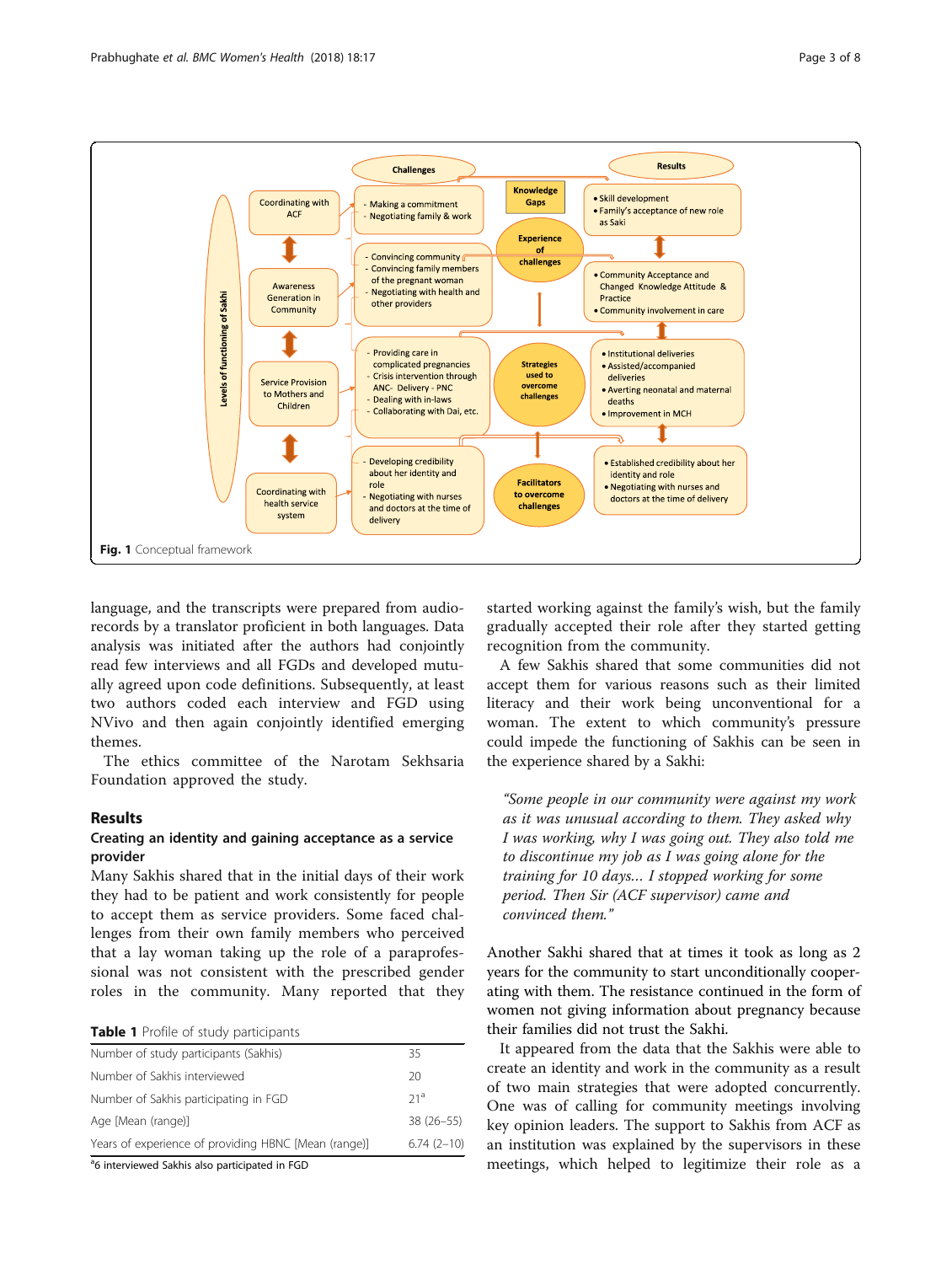CHW. Persuading the leaders of the need for Sakhi's work also helped in getting their endorsement for HBNC work, which in turn led to the community opening up to the Sakhi. The other strategy involved Sakhis proactively visiting families to identify pregnant women. Many families did not appreciate the Sakhi visiting and providing information about mother and child care, yet the Sakhis continued to visit them repeatedly and did not exclude them from their services, which ultimately led to acceptance by the family. The spirit of persistence can be seen in a Sakhi's sharing:

"Some women used to give information, but some used to say, 'Why is she asking? What is she going to do with all this information? Is she going to give us food?' Even after this, we didn't deter, didn't fear."

## Changing community norms and cultural practices

The Sakhis shared several social norms and cultural practices followed by some communities, which increased the risk of morbidity and mortality for the mother and neonate. Some examples of peculiar practices included the community forcing the woman to conduct her delivery on her own by secluding her, keeping the new born child and the woman in separate rooms and forbidding the mother from seeing the baby for 7 days after birth, and not allowing the mother to step out of her room out of fear of being possessed by evil spirits.

A review of the data for how Sakhis facilitated a change in these practices showed that, in addition to conducting group-based educational activities that targeted change in entire community, the Sakhis meticulously conducted their intervention by treating the "family" as a unit of intervention. This appeared to be because resistance manifested most during home-visits made by Sakhis, and usually arose from many members of the family who dissuaded the pregnant woman even if she was willing to seek help from Sakhi. For instance, while explaining how family members thwarted their efforts to help the pregnant woman, a Sakhi shared that "they (mothers-in-law) thought we gave nonsensical advice, and said that they had given birth to seven odd children but had never needed a doctor, never went to any maternity home, never took an injection" and hence did not want the daughter-in-law to take care of health according to Sakhi's advice. Sakhis made efforts to change views of all members including mother-in-laws, women in the family, and also actively engaged with men as they were reluctant to engage in discussions because of the gendered stereotype restricting men's engagement in care of women during pregnancies. The strategy of focusing on family members and men was beneficial. It was evident from a Sakhi's experience, in

which people from the community disallowed her to assist a woman during delivery because they believed that the woman should be left alone at the time of delivery. In this situation, however, the husband dared to defy the community norm and allowed the Sakhi to enter the secluded room and assist his wife.

The Sakhis also encountered situations where the community threatened families and the Sakhi with sanctions such as ostracizing them or forcing them to go through cleansing practices for breaching traditional practices. The Sakhis addressed challenges emanating from such practices by relying on their knowledge and familiarity of the community's culture. They used it to contextualize their messages and formulate explanations and counter-arguments to change myths and misconceptions associated with traditional practices. In many situations that warranted immediate action, Sakhis appeared to have judiciously balanced compliance to prevalent norms and their aim of providing services. In some situations they also risked the ire of the community by taking steps for preventing mortality, and in this process endured humiliating treatment by the community. The delicate balancing of the community's expectations and performing their role can be seen in how a Sakhi addressed a difficult situation:

"I used to go prior to starting of her (pregnant women's) labour pains. After the delivery, if I wanted to touch the baby I had to burst an egg on my head and then I had to take bath. I had to return home by the route outside the village. I was not allowed to go home by the road, which passed through our village."

It can be seen from this sharing that the Sakhi followed the community norm in order to provide services. Overall, it was evident from the data that the grip of traditional cultural practices typically started loosening when the community witnessed a Sakhi using her HBNC tools to conduct a safe delivery, or when she saved the life of a mother or neonate in a critical situation.

# Facilitating behavior change in individuals

The Sakhis' narration of various situations showed that they embedded counseling in routine interactions with pregnant women and families. Offering analogies that suited the social background of the women stood out as the most used method of convincing and facilitating a change in behavior. It was also evident that the Sakhis provided targeted counseling on specific issues that were relevant for a selected member of the family. For instance, a counseling interaction with a mother-in-law would be primarily focused on garnering her support for allowing the pregnant daughter-in-law to take medications. As shared by a Sakhi, in this situation the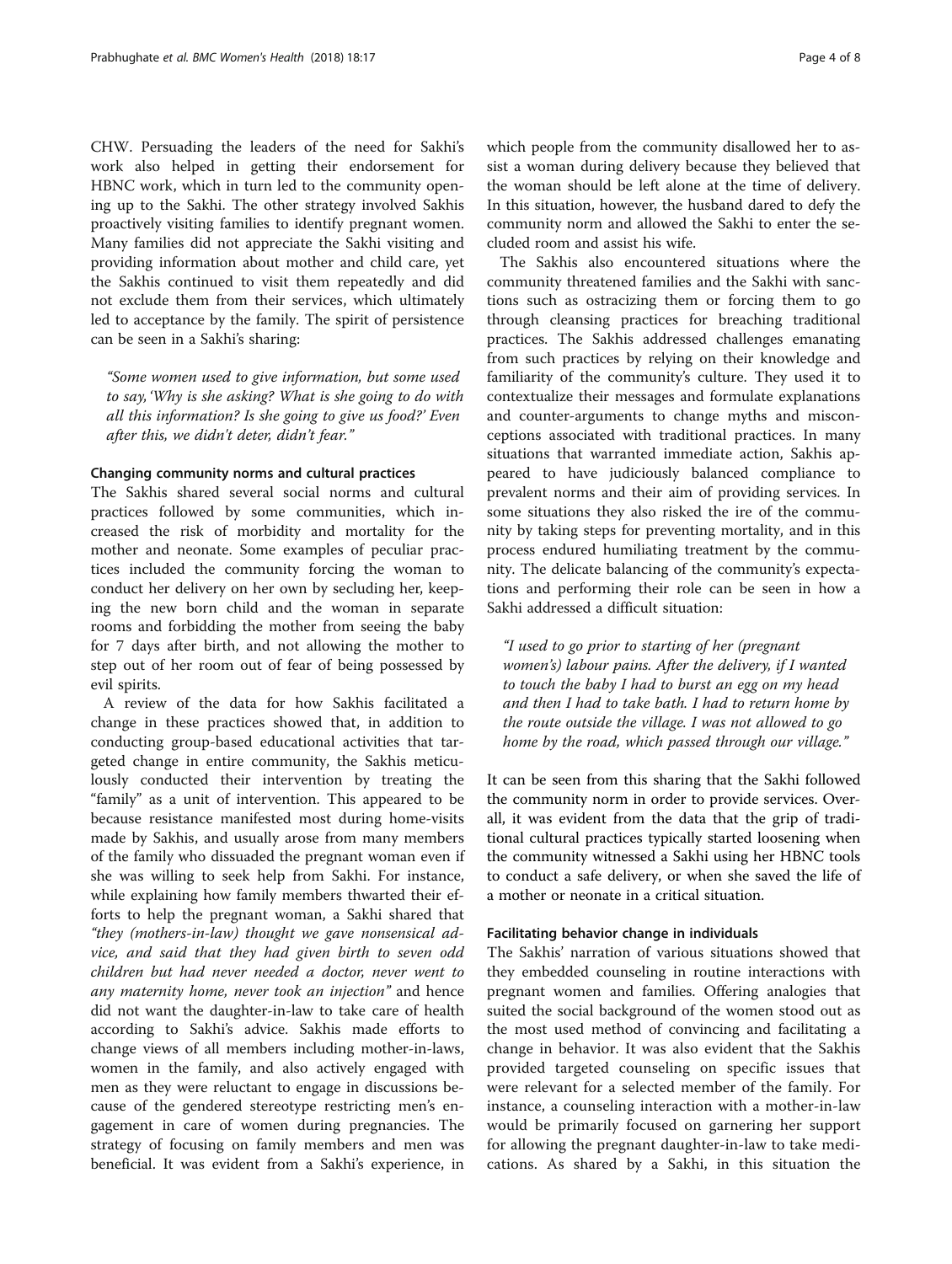mother-in-law would be convinced by using an analogy – the need to take medication for better health would be compared with the need to change farming practice. The explanation offered was that as farmers had changed their approach to adopting modern methods of farming to get better yield, there was also a need to change the approach to giving medication for better health of pregnant woman.

A predominant misconception encountered by many Sakhis was that families believed using health care services was uneconomical because the pregnant woman would be advised to stop working in the farms. The strategy used to address this issue was of making the family re-examine the belief by providing information about potential costs and savings in seeking healthcare services. For example, to convince a family to spend on food for the pregnant woman and allow her to take rest, the Sakhi would first make the family evaluate the cost of care if the mother or child fell sick. Then she would help the family to understand how this potential cost was higher than the earnings lost because of the woman not working in the field.

The data showed that Sakhis had cleverly developed certain tactics to ensure that women followed their advice. One such tactic involved gentle confrontation and conditional provision of services. For example, a Sakhi shared that she would assertively tell the mother-in-law "It is your responsibility to give her medicines" in the presence of the pregnant daughter-in-law, and on the other hand tell the pregnant woman "I will take you to the medical camp only if you take tablets". Another tactic was to innovatively use available material to ensure that their messages could be followed by women with low literacy. An illustration of this can be seen in the report of a Sakhi helping the woman to follow the right practice of feeding the neonate:

"I had given her a piece of coal and told her to (make a) mark on the wall every time, when she fed the baby. She was illiterate. I told her to feed the baby for at least 10-12 times a day regularly. She used to write with the help of coal on the wall, the number of feedings. I used to see her in the evening everyday (to check if the child was fed adequately)".

The essential element that appeared to have led women and their family members to change their health seeking behavior was the assurance from Sakhis that they were available round-the clock to anyone in need.

## Managing crisis at the time of deliveries

Many vivid descriptions by Sakhis showed that they perceived providing assistance during deliveries as a complex event riddled with challenges posed by the social context, and not just a process involving use of their HBNC knowledge and skills. In some crises situations the Sakhi had to make judgments and decisions without much support. A challenge faced by almost all Sakhis was of arranging for a vehicle to take the woman to the hospital for delivery. The strong commitment of Sakhis and their ability to manage crisis without panicking was evident in the experiences of crisis management. For instance, in one situation the Sakhi could not get the government's free ambulance service even after trying to get it from various nearby health facilities, and therefore paid from her own pocket to take the woman to the district hospital. Another Sakhi assisted the woman's delivery at home and also detached the placenta applying knowledge gained from training, even though it was not her responsibility.

At times the community's resistance and noncooperation also posed a challenge. In one such experience shared, when a community was not willing to assist a woman in a complicated delivery and neither allowing the Sakhis to intervene, two Sakhis shared the risk in defying the community by telling them "If you don't want to help, don't go but let me go and see. I will not harm your baby. It will be my responsibility, if anything goes wrong". When Sakhis assisted during deliveries at home, they often had to overcome their fear of being blamed by the family if the outcome of the delivery was fatal for the mother or the child. The fear experienced by a Sakhi who reached a house when a woman had delivered but not received any help is evident from the experience shared by her:

"Her mother stayed nearby, when we tried calling her relatives, nobody came near. They said that they will not touch her. And said that you do whatever you want to do by yourself... And I said (to myself) that I will be blamed if something worst happened to that woman".

## Building a strong partnership with health providers

The data showed that one of the main challenges faced by Sakhis was to negotiate a space and role for themselves in the established system of both formal and informal health providers. With the *dai* (the traditional birth attendant) of the community, as facilitated by the ACF supervisors, the approach adopted was a clear delineation of the roles. When the *dai* was present for deliveries, the Sakhis focused primarily on providing post-partum services and using specific HBNC techniques needed for averting mortality. With dai and Anaganwadi workers, the Sakhis attempted to bring about a change in practices by taking a supportive stance. For example, in a village, Sakhis coaxed Anganwadi workers to identify and report cases of severely and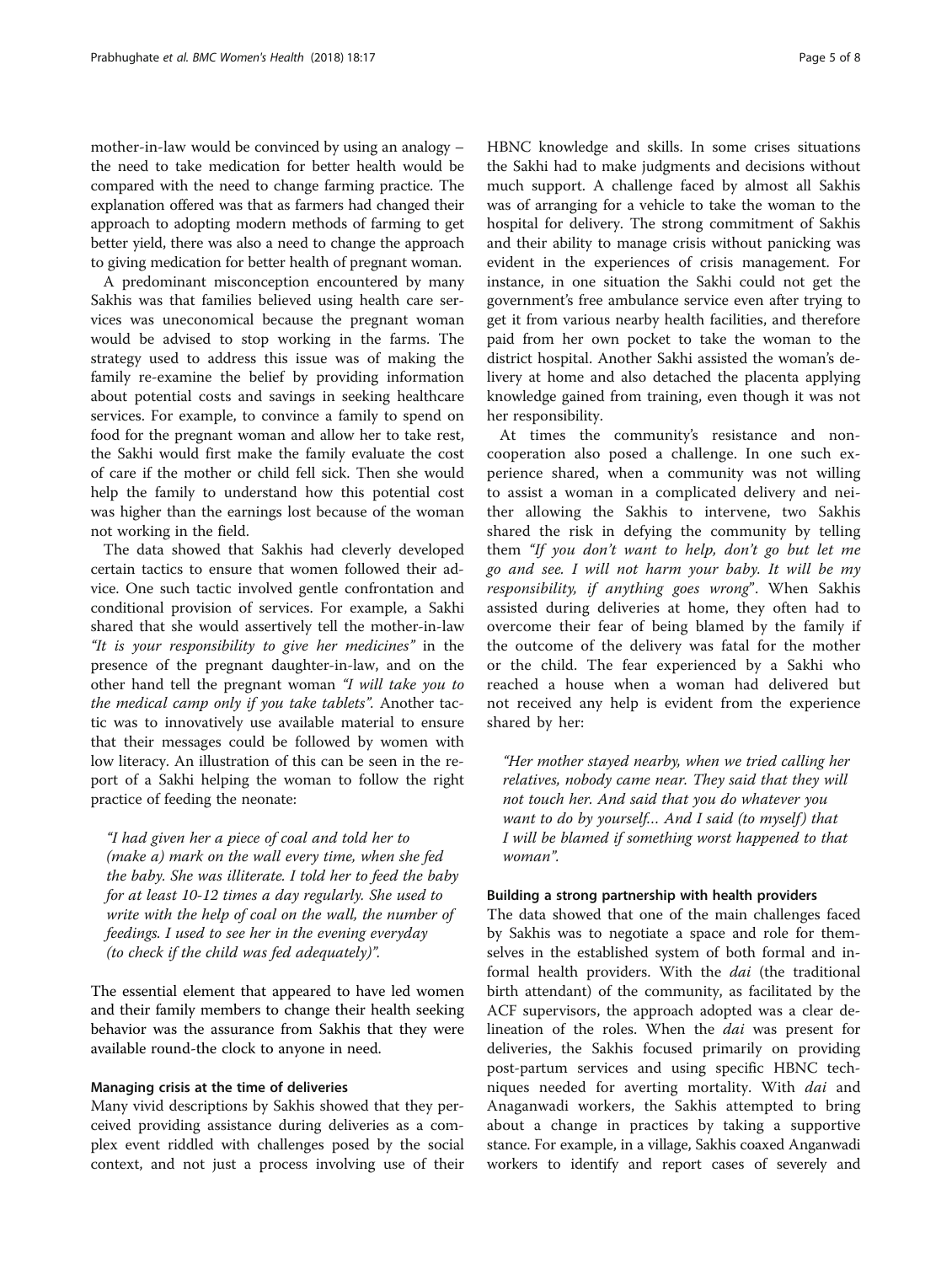moderately malnourished children and also assured them of support in providing care to the children.

The overall approach to working with formal providers appeared to be focused on developing a cordial working relationship. A Sakhi shared that doctors did not trust them initially and questioned their presence at the time of delivery, but accepted them when they witnessed the Sakhi using her skills. In this process, possessing the HBNC kit appeared to have helped the Sakhis in partnering with the doctors. This was because some doctors were not aware of the HBNC and hence didn't know how to use it, and in case of some, equipment was not available or was dysfunctional in their facility. Some Sakhis also shared experiences in which they had to insist with a resistant doctor or nurse to be allowed to use HBNC tools for resuscitating the child after the doctor had given up hope of revival. However, as reported by the Sakhis, such encounters usually resulted in getting the provider's appreciation, and helped them to develop a strong working relationship. The partnership in the relationship with the doctors was reflected in many experiences which showed that doctors had started allowing Sakhis inside the labor room at the time of delivery, some had shared their personal contact number and made themselves available to Sakhis at any time, others gave referral notes to mothers to seek follow-up care from Sakhis in the village, and at times some even went beyond their mandate to support the Sakhi in managing crises, which contributed to saving many lives of mothers and newborn.

## Getting support from supervisors

Many Sakhis opined that the quality and approach of their training had helped them build their skills. They asserted that they were able to use the HBNC kit because it was made available during the training, in which they were oriented to the kit and then asked to practice for a few weeks along with their supervisors, and then trained again in refresher training sessions. Along with the training, Sakhis found on-the-job support provided by their supervisors in the initial period as most valuable and attributed their skill development and confidence to this supervision. Another source of support for many Sakhis was the bi-monthly meetings conducted by their supervisors. How these meetings served the purpose of getting information and clarifying doubts can be seen in a Sakhi's description of a typical meeting:

"We used to report each and everything. I used to tell Bhau (supervisor) about everything. And if I didn't understand anything, I used to ask information regarding the same. We used to get information from Sakhi in other villages and vice versa. If something we did was wrong, we used to correct it by knowing from Sakhis in other villages".

Most Sakhis also considered availability of any-time support from the supervisor as vital to their effective functioning in the community. They requested for such support by calling the supervisors and asking them to be present with them in difficult situations or sought guidance for specific problems, which, as Sakhis emphasized in a FGD, was always obliged to by the supervisors. Other experiences also reflected that association of supervisor and Sakhi was not limited to getting technical information and guidance. In many difficult situations such as when the family compelled the Sakhi to discontinue her work or doubted her integrity because she would be away for long duration of time for her work, the supervisors visited their homes and vouched for the genuineness of Sakhi's work. Overall, the narratives revealed that Sakhis had developed a bond with their supervisors which helped them to function effectively, regardless of the difficulties they faced.

# **Discussion**

The CHW are the fulcrum of the HBNC model that is in the process of being scaled up across the country. We conducted an in-depth inquiry to understand the challenges faced by CHW and their mitigation strategies in providing HBNC. Even though the experiences shared by Sakhis in our study were in a particular geographic and temporal context, several insights that can guide the scale-up process were acquired.

As reported in earlier studies, [[6, 8](#page-7-0)] our study showed that Sakhis faced several challenges due to gender proscriptions, power dynamics in the community, difficulties due to difficult terrain and lack of availability of facilities such as proper transportation required at the time of delivery. It also showed that community norms and traditional practices can be a potentially strong barrier for uptake of services offered by the CHW. Most importantly, the study showed that some of these challenges could actually translate into a community's nonacceptance of the CHW. It highlighted that community's acceptance may become a pre-requisite for effective provisioning of HBNC services in the community. This underscores the importance of CHWs developing a relationship of trust with the entire community and not limiting the scope to working with the woman or child as a beneficiary of her services.

The Sakhis had ingeniously developed messages and used several techniques such as developing analogies for bringing about a change in health behaviors. They were able to make their messaging compatible to the sociocultural background of the people and present it in a manner acceptable to the communities. Using these techniques and making their services available round-theclock, the Sakhis reached out to the most marginalized and hard to reach communities. This illustrates how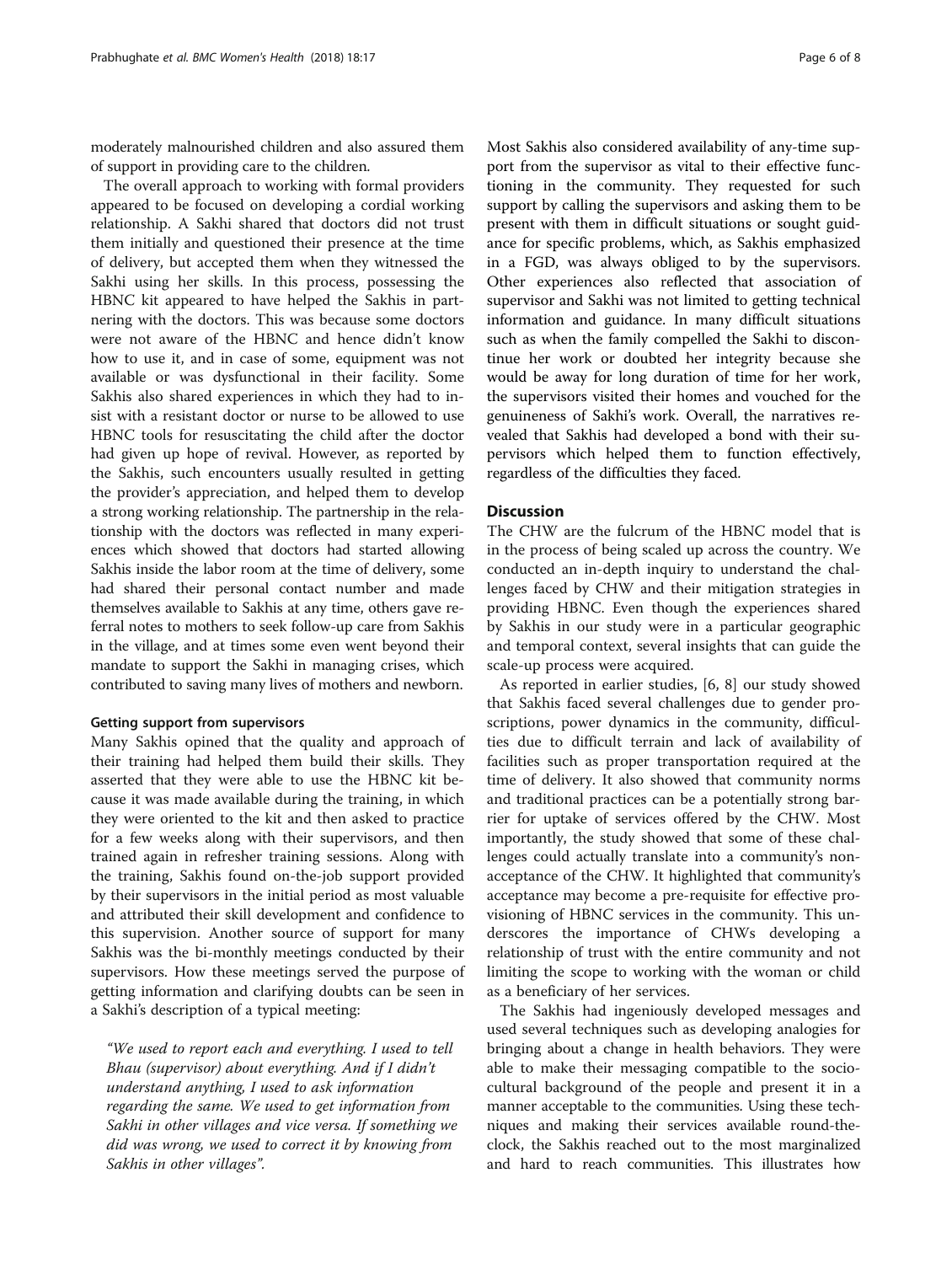<span id="page-6-0"></span>CHW can use their competence drawn from their aptitude and experience of working with communities to adapt the knowledge they have received as part of their training. In other words, the CHW can bring in valuable additions from their personal competence, which otherwise may be seen as a limiting factor by program planners.

The narratives about deliveries reaffirmed that CHWs can effectively use HBNC skills to avert neonatal mortality. They often actively facilitated safe deliveries even in crises situations. It is noteworthy that the crises were usually due to social and contextual factors that created obstacles for the Sakhi and not due to a lack of knowledge and skills of Sakhis. With strong commitment, confidence and support from supervisors, they were able to surmount several difficulties, guide families, and make critical decisions on their behalf. It is most likely that they could overcome their fear of being blamed and use HBNC tools and techniques because they had established their credibility through a long process of engagement with community and other providers. It also reflects that it is not adequate for CHW to possess only HBNC skills; they need to be prepared for crises situations and have a repertoire of different skills to mitigate these situations.

An important insight from this study is also that a good working relationship between the formal health system and CHW can be developed to meet the objective of averting maternal and neonatal mortality. In case of Sakhis it appeared to have grown over a period of time as doctors started understanding and recognizing the potential of Sakhis. This shows that in Indian context where a significant gap exists between the formal health-care system and the community, nurturing partnerships between CHW and formal health care providers in their day-to-day work can go a long way in closing this gap.

A key learning from this study is that CHW can nurture a relationship with the community if they receive on-going support in not only developing HBNC knowledge and skills, but also in addressing challenges they face in delivering HBNC services. Such support can be provided by creating platforms such as bi-monthly meetings where CHW get opportunity to validate their experiences and learn from their peers. In other words, consistent and committed high-quality supervision can be a key determinant of CHW's performance.

# Conclusion

The Sakhi experience shows that their genuine interest in improving the lot of the women in their community led them to develop solutions and negotiate with community members and family to achieve the desired outcomes. In the process their belief in themselves grew and of the health ecosystem in them also grew. The role of a supportive network would be crucial as they rely

mainly on the supervisors when faced with operational and clinical difficulties. While we show the effectiveness of the Sakhi program, it may not be extended to similar instances of ASHAs. But we do show that if there is no improvement in areas where ASHAs work, it would be of interest for the system to conduct a similar inquiry to tease out problems that can be solved. Our model can thus be used as a comparison to other areas that utilize CHWs in similar capacities. Our current work reiterates the belief of public health managers in CHWs as the last mile connectivity for maternal and child health.

# Additional file

[Additional file 1:](dx.doi.org/10.1186/s12905-018-0511-6) Guide for interview and discussion with Sakhis. (DOCX 14 kb)

#### **Abbreviations**

ACF: Ambuja Cement Foundation; ASHA: Accredited social health activist; CHW: Community health workers; CSR: Corporate social responsibility; FGD: Focused group discussion; GOI: Government of India; HBNC: Home based neonatal care; MCH: Maternal and child health; NGO: Non-Governmental Organization; NRHM: National Rural Health Mission

#### Acknowledgements

Dr. Amee Amin for editing of the manuscript. Ms. Maliha Ansari for formatting the manuscript for publication. The authors sincerely acknowledge the efforts of the ACF's field team members Mr. Jitendra Bais, Ms. Kalpana Bhende and Mr. Ashok Gaikwad who provided valuable support in the data collection process.

#### Funding

The study was funded by an internal grant of Ambuja Cement Foundation (ACF). The authors representing ACF were supported the PI and co-PI in data collection (qualitative), analysis and writing of the manuscript. The support was in terms of understanding the project that was being evaluated so that the data is not interpreted wrongly. Prof Somashekhar and Mr. Ajay had the responsibility of the final decision in case of any discrepancy or debate on any issue.

#### Availability of data and materials

The data is available with the investigators and can be provided on request.

#### Authors' contributions

ASP was involved in conduct of the study. He conducted in-depth interviews, focus group discussions, analyzed the data and wrote the first draft of the manuscript and agrees on the final manuscript. AM was in involved the conduct of the study. She was involved in focus group discussions, in depth interviews, collected the data, analyzed the data and gave important intellectual inputs to the manuscript and agrees to the final manuscript. PT and SS were involved in the analysis of the study. PT and SS gave important intellectual inputs and agreed on the final manuscript. VM was involved in design of the study, conducted in-depth interviews and focus group discussions and analyzed the data. She gave important intellectual inputs to the manuscript and agreed on the final manuscript. SN was involved in concept, design and analysis of the study, gave important intellectual inputs to the manuscript agreed on the final manuscript. SN will be the corresponding author. AGP was involved in concept, design and analysis of the study, gave important intellectual inputs to the manuscript agreed on the final manuscript. All authors have read and approved the final version of the manuscript. All authors agree to be accountable for all aspects of the work in ensuring that questions related to the accuracy or integrity of any part of the work are appropriately investigated and resolved. Each author has participated sufficiently in the work to take public responsibility for appropriate portions of the content.